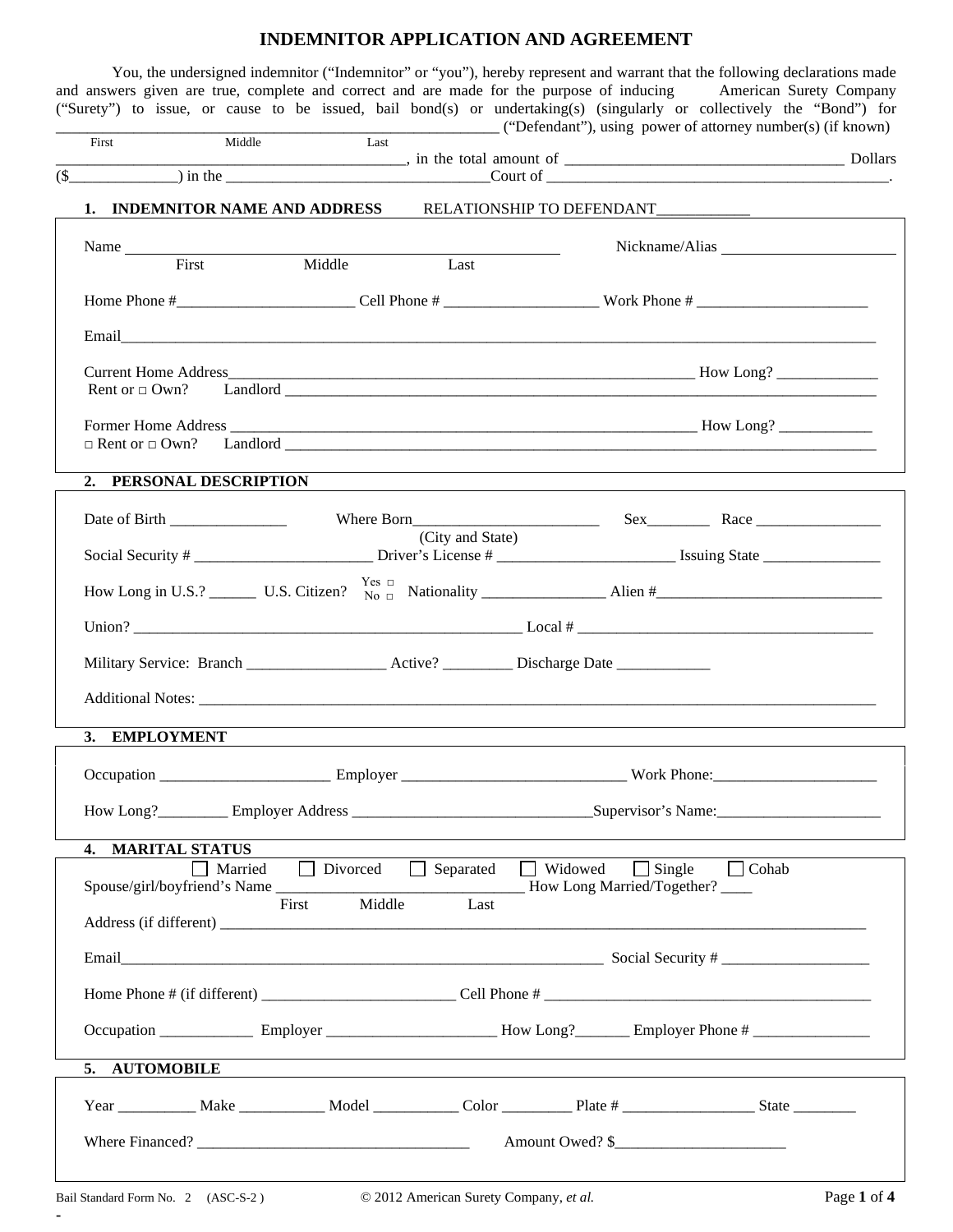## **6. REFERENCES**

**8. NOTES**

|                               |                                           | Home Phone $\#$ Work Phone $\#$ Cell Phone $\#$ Cell Phone $\#$                  |  |  |  |  |
|-------------------------------|-------------------------------------------|----------------------------------------------------------------------------------|--|--|--|--|
| <b>REFERENCES</b> (Continued) |                                           |                                                                                  |  |  |  |  |
|                               |                                           |                                                                                  |  |  |  |  |
|                               |                                           |                                                                                  |  |  |  |  |
|                               |                                           | Home Phone # Work Phone # Cell Phone # Cell Phone #                              |  |  |  |  |
|                               |                                           |                                                                                  |  |  |  |  |
|                               |                                           |                                                                                  |  |  |  |  |
|                               |                                           | Home Phone $\#$ Work Phone $\#$ Cell Phone $\#$                                  |  |  |  |  |
|                               | 7. FINANCIAL STATEMENT/CREDIT INFORMATION |                                                                                  |  |  |  |  |
|                               |                                           | Cash on hand $\frac{1}{2}$ Cash in bank $\frac{1}{2}$ Cash in bank $\frac{1}{2}$ |  |  |  |  |
|                               |                                           | Real Estate Mortgage \$                                                          |  |  |  |  |
|                               | In whose name is title?                   | Monthly salary or wages \$                                                       |  |  |  |  |

THIS INDEMNITY AGREEMENT ("Agreement") is entered into between you, the undersigned Indemnitor, and Surety through

- Surety's duly appointed independent bail producer referenced below ("Producer"). 1. You will have Defendant appear in any court required in connection with the bond(s) at the times stated in the bond(s) and all other times as may be ordered by the court.
- **2. You, jointly and severally (together and separately) with any other indemnitor, shall indemnify the Surety and keep the Surety indemnified and hold it harmless from and against any and all losses, demands, liabilities, fees and expenses relating to, or arising out of, Surety's issuance or procurement of the Bond, including, but not limited to the following: (a) the principal amount of any forfeiture of, or judgment on, the Bond, plus any related court costs, interest and legal fees incurred, (b) a fugitive recovery fee if there is a forfeiture of the Bond (which fee is typically ten percent of the amount of the Bond for an in-state recovery, plus any out of pocket expenses) (c) any and all extradition costs that may be incurred to apprehend and return the Defendant, and (d) if a collection action is required, reasonable and actual attorneys' fees plus any and all other costs, expenses and/or assessments that may be incurred as a result of any forfeiture of the Bond subject to applicable law (if any) as stated in an attached addendum. The voucher, check or other evidence of any payment made by Surety or Producer, by reason of such suretyship, shall be conclusive evidence of such payment in any lawsuit against you both as to the propriety of such payment and as to the extent of your liability to Surety for such payment. Further, you will, upon demand, place with Surety the requisite funds to meet any such claim, demand, liability, attorneys' fees, expense or judgment, whether that demand is made before or after Surety has paid or advanced such funds.**
- 3. Subject to applicable law (if any) as stated in an attached addendum: (a) any property or collateral you deposit is deposited as security for the payment of any and all monies and sums due to Surety or Producer, including all liability, demands, debts, damages, judgments, interest, services charges, attorneys' fees and costs suffered, sustained, made or incurred by Surety or Producer on account of, arising out of or relating to the Bond and transactions contemplated thereby (including, without limitation, the items referenced in paragraph 2 above), your failure to comply with the terms and conditions of this Agreement, and any and all debt or other obligations arising out of or evidenced by any agreement executed by Defendant, you or any other indemnitor for the benefit of Surety or Producer ("Liabilities"); and (b) if you grant the Surety a lien or a security interest in any property or collateral to enforce the obligations contained in this Agreement, and if you do not perform all of your obligations in this Agreement, you authorize the Surety to (i) apply or sell any collateral security you deposited to reimburse the Surety for any and all Liabilities of any kind or nature, (ii) hold, apply or sell the collateral, or any part thereof, to protect or reimburse the Surety by reason of the execution at any time of any other bond for or on behalf of you or Defendant, and (iii) apply and sell the collateral for the purpose of placing the Surety in cash funds or protecting the Surety against any claim, demand or loss under the Bond or any other bond executed on your or Defendant's behalf. Subject to applicable law (if any) as stated in an attached addendum, the Surety may make any such sale, at its discretion, at public or private sales, and without demand, notice or advertisement of the time and place of said sale, and also with the right to purchase said collateral at such sale or sales, freed and discharged from any equity or redemption.
- 4. The Surety shall not be liable for the depreciation of any collateral or for any interest thereon. In the event of depreciation of the collateral, or any part thereof, or of any collateral which may be hereafter deposited with the Surety for its protection, upon request of the Surety, you shall provide the Surety with additional and satisfactory collateral so that the total market value of the collateral shall, at all times, be equal to the market value of the collateral at the time of its initial deposit. Subject to applicable law (if any) as stated in an attached addendum, if you fail to deposit such additional collateral, the Surety shall have the full right, power and authority, without further demand or notice, to sell, assign and deliver the whole or any part of such collateral, substituted collateral, or additional collateral, at public or private sale, at its option, and without demand, notice or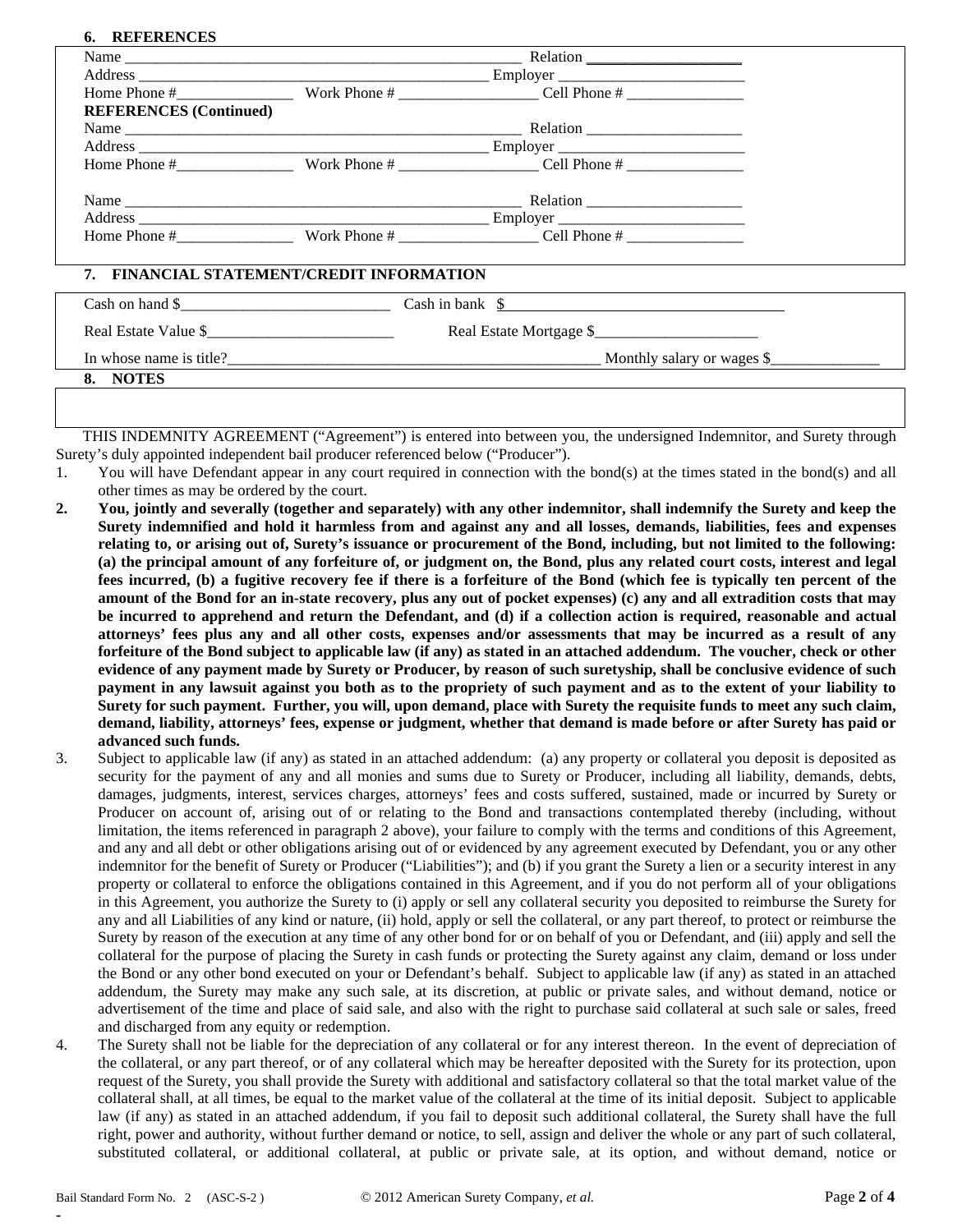advertisement, and also with the right to purchase said collateral at any such sale, freed and discharged from any equity or redemption.

- 5. If a confession of judgment is taken in connection with the Bond, the Surety shall have the right to enter and file the same at any time, and such judgment shall be a lien and entitled to a preference against any of your property, whether or not the Surety is indemnified at the time of the filing or entry of such judgment. In case a confession of judgment is filed by the Surety against you, the judgment entered shall be effective and available to the Surety against you not only in connection with the Bond but also in connection with any other bond that may have been written by the Surety in which you are either the indemnitor or defendant.
- 6. You acknowledge and agree that the Surety may foreclose any or all of the liens and security interests arising out of the transactions relating to the Bond or this Agreement, or exercise any of its rights or remedies under this Agreement, or take any combination of such actions, without waiving any other right or remedy. Failure to exercise any rights or remedies of the Surety at any one time shall not constitute a waiver of the right to exercise them at any other time. Any security or collateral you give may be substituted, subordinated, or released by the Surety without affecting any other rights. The Surety shall not be obligated to enforce its rights against any security or collateral prior to enforcing its rights against you or any other indemnitor.
- 7. Subject to applicable law (if any) as stated in an attached addendum, the Surety will return the collateral to you when all of the following are satisfied: (i) the Surety receives competent written legal evidence satisfactory to the Surety (for example, written notice from the court) of the Surety's discharge or release from all liability under the Bond; (ii) there are no outstanding Liabilities of any kind arising out of or relating to the Bond; (iii) there are no other outstanding bonds or obligations executed by, for or on behalf of you or Defendant in connection with which the Surety may deem it advisable to retain such collateral for its protection; and (iv) upon the Surety's request, you shall have executed and delivered to the Surety a general release upon the Surety's return of the collateral to you. If the Surety deems it necessary to make any outlay to protect any collateral or security in its possession, whether the same be real or personal property, you authorize the Surety to do so, and you agree to indemnify and reimburse the Surety for any such outlay as in the judgment of the Surety may be necessary to protect its collateral or security, including payment of taxes or liens or mortgages and any attorneys' fees or service fees for time spent and/or special services rendered.
- 8. The Surety shall have the right to transfer and/or assign, in whole or in part, its rights and obligations in this Agreement, and/or in the Bond to the Producer or any other person or entity ("Assignee") without notice to or consent from you. Subject to any limitations imposed upon Assignee by the Surety, Assignee shall have the right to enforce in any action, proceeding or otherwise any of the Surety's rights herein or arising out of any of the transactions contemplated hereby, and you shall not, and expressly waive any right to, assert the claim or defense that Assignee does not have the right to enforce such rights in any such action, proceeding or otherwise. If more than one bond is made or has been made for the Defendant, then this Agreement shall extend to and cover all those bonds and the terms of this Agreement shall apply to each bond individually or as a group.
- 9. This Agreement and all documents that are executed in connection with this Agreement set forth all the terms of the agreement between the Surety and you. All statements, representations, promises, agreements, and affirmations made by the Surety and its producers and employees prior to or contemporaneously with the execution of this Agreement are contained within this document, and unless they are specifically set forth in this Agreement are of no force or effect whatsoever in determining the rights and liabilities of the Surety and you. You further agree to execute and be bound by any other future documents necessary to carry out and effectuate this Agreement.
- 10. You hereby acknowledge and agree that neither the Surety nor its Producer has recommended or suggested any specific attorney or firm of attorneys to represent the Defendant in any capacity.
- 11. This Agreement may not be terminated or modified orally. All modifications and terminations of this Agreement, including any release of your liability hereunder, must be in writing and signed by the Surety and you.
- 12. To the maximum extent permitted by applicable law, you hereby waive any and all rights you may have under federal law (including, but not limited to, Title 28 Privacy Act-Freedom of Information Act, Title 6, Fair Credit Reporting Act) and any local or State law relating to Surety's obtaining, and you consent to and authorize Surety to obtain, any and all private or public information and/or records concerning you from any party or agency, private or governmental (local, state, federal), including, but not limited to, credit reports, Social Security Records, criminal records, civil records, driving records, tax records, telephone records, medical records, school records, worker compensation records, and employment records. You further authorize, without reservation, any party or agency, private or governmental (local, state, federal), contacted by Surety to furnish in accordance with applicable law any and all private and public information and records in their possession concerning you to the Surety and direct that a copy of this document shall serve as evidence of said authorization. You irrevocably grant to surety and its producers, agents and representatives the right to enter your residence or other property owned or occupied by you or Defendant without notice, at any time, for the purpose of locating, arresting, and returning to custody the Defendant, and subject to applicable law, you waive any and all causes of action in connection therewith including, without limitation, torts of trespass and false imprisonment.
- 13. You agree that Surety may attach a location tracking device on any vehicle owned or driven by you, at any time, without notice, and monitor the location of the vehicle through any available technology. You further agree that Surety may use location technologies to locate your wireless device at any time during the period of Defendant's bail and any applicable remission period, and the Bond is conditioned upon your full compliance with the following terms and conditions: (a) Surety, at its discretion, will use network-based location technologies to find you; (b) this is the only notice you will receive for the collection of your location information; (c) Surety will retain location data only while the Bond is in force and during any applicable remission period; (d) Surety will disclose location information only to the courts as required by court order; (e) Surety and its licensed producers, designees and representatives will be the only persons with access to your location